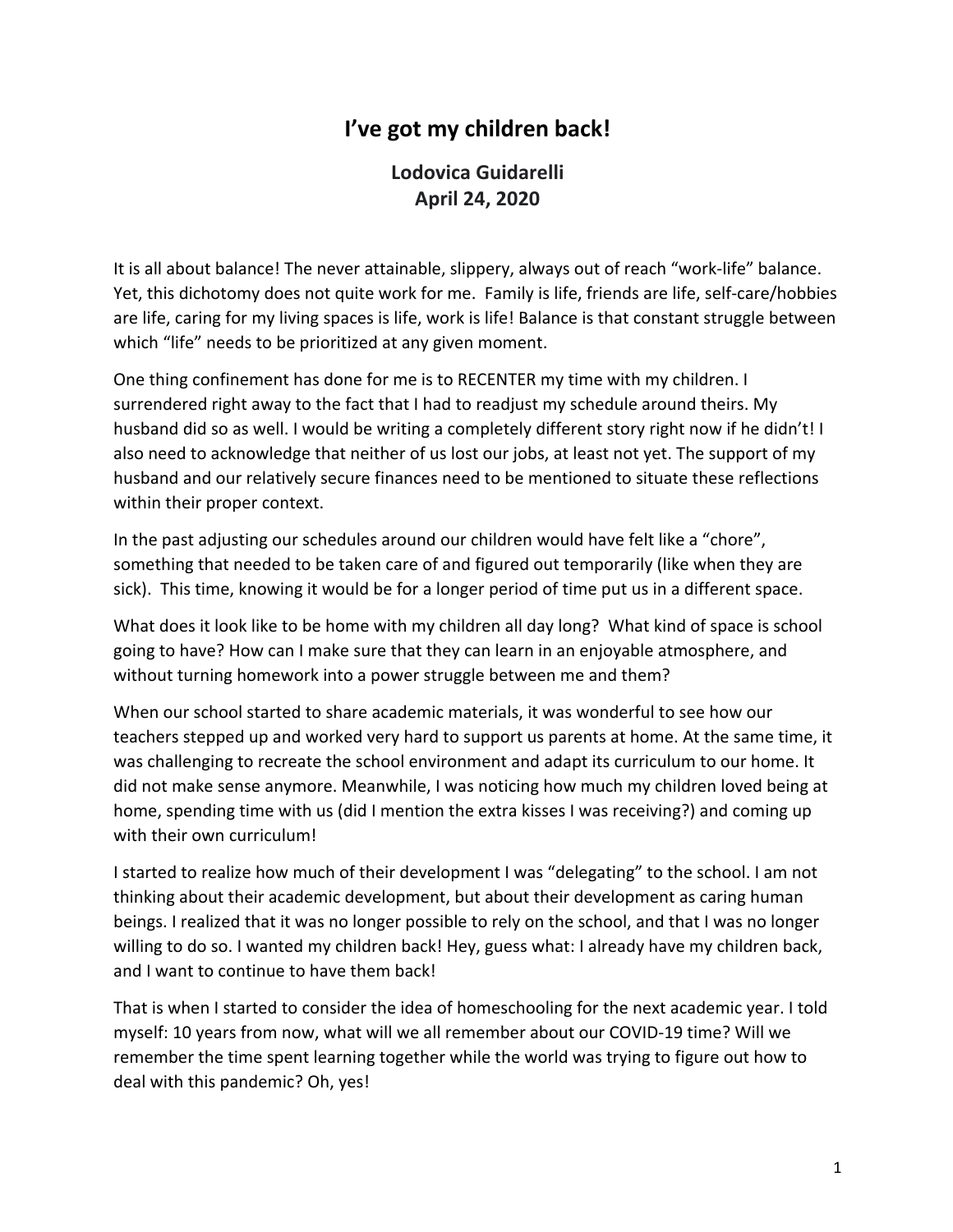When this idea started to settle down, I felt an overwhelming feeling of excitement, joy, and peace. I started to imagine (and practice) being able to **LEARN WITH** my kids, **ABOUT** them, and **FROM** them. I started to imagine gardening with them, cooking with them, doing art with them, creating science experiments with them, exploring nature with them - in a word, doing with them all the things I usually struggle to find the time for.

There is no doubt that I am also concerned about not being able to endure this lifestyle for a year or so (they are almost 5 and 7. They've got PLENTY of energy!). I am afraid about how this choice will impact my work, my time with my husband, with my friends, my own time, and all the other things that I call "life."

Again: it's all about balance, and it will continue to be that slippery, unachievable, and out of reach kind of thing. But for some reasons, I don't quite seem to be able to shake off the excitement of having my children back!

## **It's Tom Sawyer's Time!**

During this time of confinement, my husband had the idea of introducing our children to one of his favorite cartoons*: The Adventures of Tom Sawyer,* the 1980 Japanese anime re-adaptation of Mark Twain's homonymous novel (1876). What an idea! Our children loved watching the whole series and they came up with all sort of Tom Sawyer inspired games: dressing up like Tom and Huck, with their iconic straw hats and suspenders, they started to talk like their characters, picking up a 19th century Missouri-like American English: "I reckon not!"

Not surprisingly, my kids were not the only ones who fell under the spell of *The Adventures of Tom Sawyer*. What caught my attention while watching this cartoon during this time, and as I am pondering the idea of homeschooling my children? I noticed how little importance school had in Tom and Huck's lives. Nonetheless, their knowledge about life, their sense of justice, their moral character is far deeper than that of any other adults in the fictional town of St. Petersburg. Two scenes, in particular, stood out to me: the scene of the death of Indian Joe, and the final scene, in which Huck, who has become "the rich boy", starts going to school.

When Indian Joe accidentally dies by falling into the crevices of the cave where he was hiding, the people of St. Petersburg react with a cheerful applause. Tom Sawyer is deeply disturbed by the reaction of his fellow citizens and comments by noticing that while Indian Joe had done things that were wrong "he had never been given the opportunity to be anyone else."

In the last scene, Huck starts going to school after he and Tom have found the treasure, Huck has become rich, and found a custodian. On the very first day of the new academic year, Tom is threatened by his new teacher to stand alone in the corner of the class because he was not listening. As Huck hears the threat, he exclaims: "that's it. I'm out of here!" Similarly, Tom, while he had hoped that his new female teacher would treat him better than the old one, he reaches the conclusion that "teachers are teachers, and school is school".